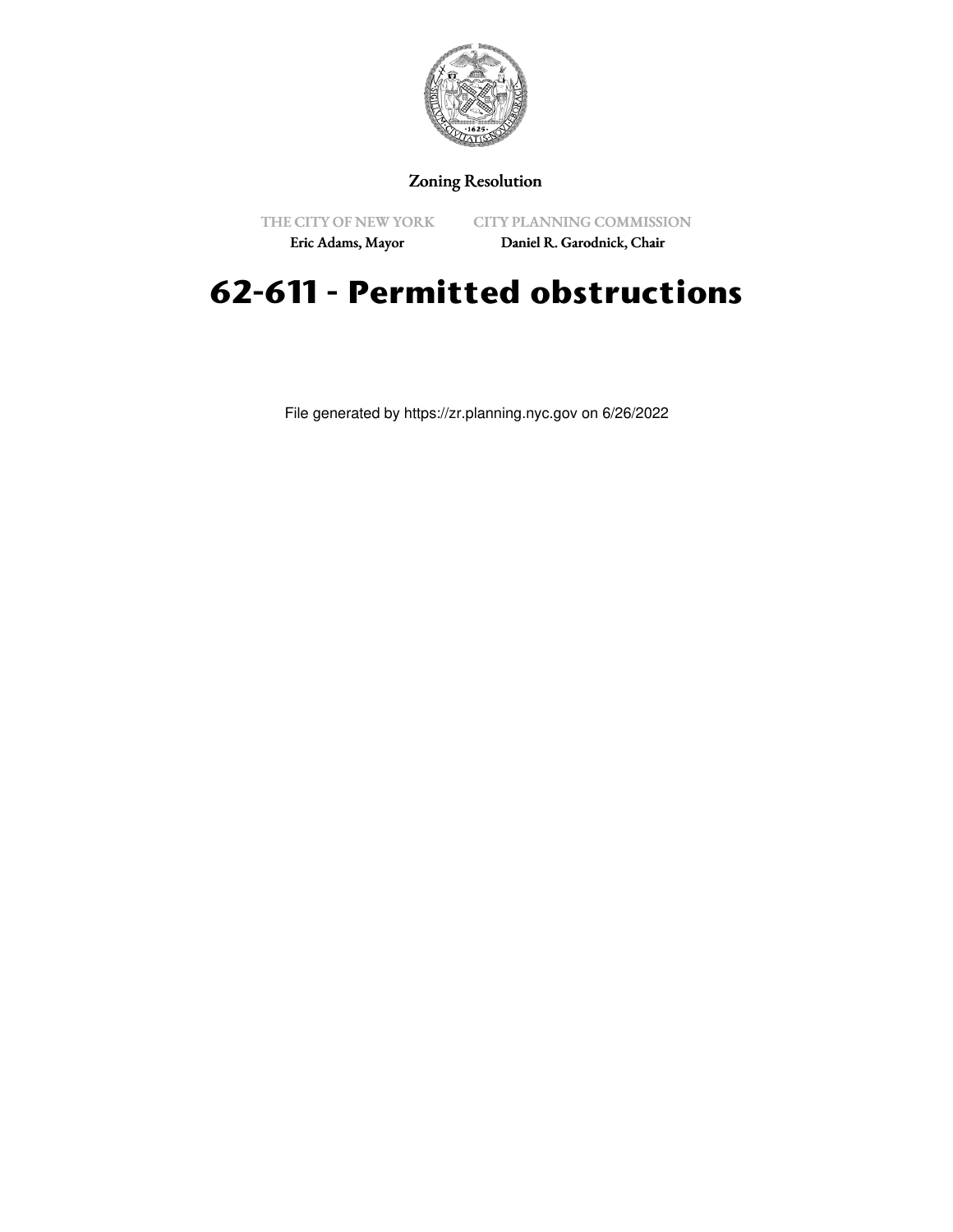## **62-611 - Permitted obstructions**

LAST AMENDED 5/12/2021

#Waterfront public access areas# shall be unobstructed from their lowest level to the sky except that the obstructions listed in this Section shall be permitted, as applicable. However, no obstructions of any kind shall be permitted within a required circulation path, except as specifically set forth herein.

(a) In all areas

- (1) Trees and other plant materials, including grasses, vines, shrubs and flowers, watering equipment, arbors, trellises, observation decks, retaining walls;
- (2) Seating, litter receptacles, drinking fountains, other outdoor furniture;
- (3) Fountains, reflecting pools, waterfalls, sculptures and other works of art, temporary exhibitions;
- (4) Guardrails, bollards, gates and other protective barriers, in accordance with Section 62-651;
- (5) Lights and lighting stanchions, flag poles, exercise and other recreational equipment;
- (6) Kiosks and open air cafes

Where a kiosk is provided, it shall occupy an area no greater than 150 square feet, including roofed areas. A kiosk may be freestanding or attached on only one side to a #building# wall. Any area occupied by a kiosk shall be excluded from the definition of #floor area#, and may only be occupied by news or magazine stands, food stands, flower stands, bicycle rental stands, information booths or #uses# #accessory# to permitted WD #uses#, as permitted by the applicable district #use# regulations or as modified by Section 62-29.

Open air cafes shall be permanently unenclosed except that they may have a temporary fabric roof. No kitchen equipment shall be installed within an open air cafe. Kitchen equipment may be contained in a kiosk adjoining the open air cafe.

Notwithstanding the provisions of Section 32-41 (Enclosure Within Buildings), outdoor eating services or #uses# occupying kiosks may serve customers on a #waterfront public access area# through open windows;

- (7) Structural landscaped berms and associated flood gates, including emergency egress systems that are assembled prior to a storm and removed thereafter, provided the height of such berm does not exceed the #flood-resistant construction elevation# required on the #zoning lot# or five feet above the lowest adjoining grade of the #waterfront yard# established pursuant to Section 62-332 (Rear yards and waterfront yards), whichever is higher;
- (8) Temporary flood control devices and associated permanent fixtures, including emergency egress systems that are assembled prior to a storm and removed thereafter. Permanent fixtures for self-standing flood control devices shall be flush-to-grade, and shall be permitted obstructions within a required circulation path.
- (b) In screening buffers
	- (1) Paved entrances to #buildings# fronting upon a screening buffer, including awnings and canopies over such entrances, seating located within 42 inches of an adjacent paved area, bicycle racks within six feet of the sidewalk of an open accessible #street# or within 10 feet of an #upland connection#;